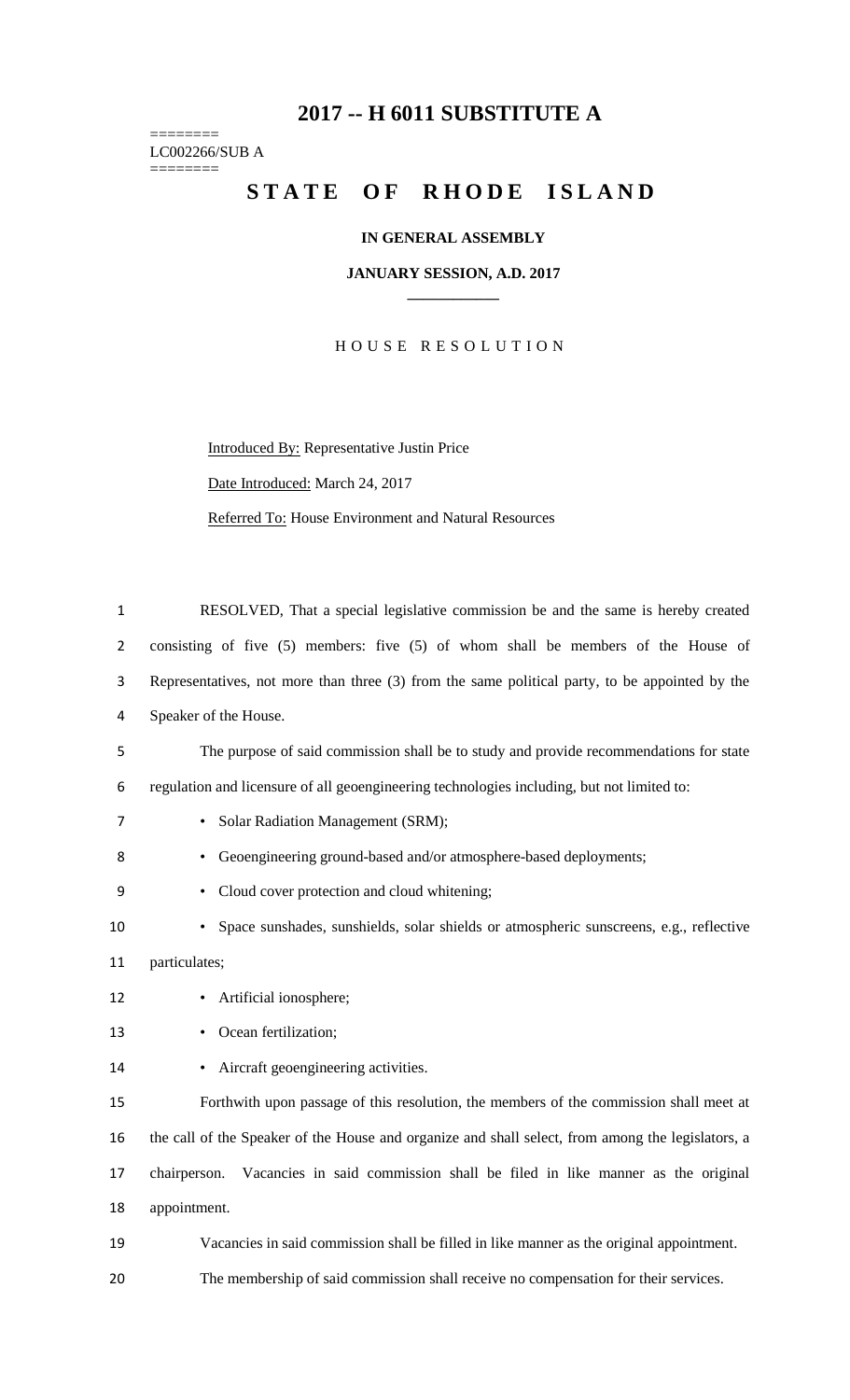- All departments and agencies of the state shall furnish such advice and information,
- documentary and otherwise, to said commission and its agents as is deemed necessary or desirable by the commission to facilitate the purposes of this resolution.
- The Speaker of the House is hereby authorized and directed to provide suitable quarters for said commission; and be it further
- RESOLVED, That the commission shall report its findings and recommendations to the
- Speaker of the House and the Chairman of the House Committee on Environment and Natural
- Resources no later than April 2, 2018, and said commission shall expire on June 2, 2018.

======== LC002266/SUB A ========